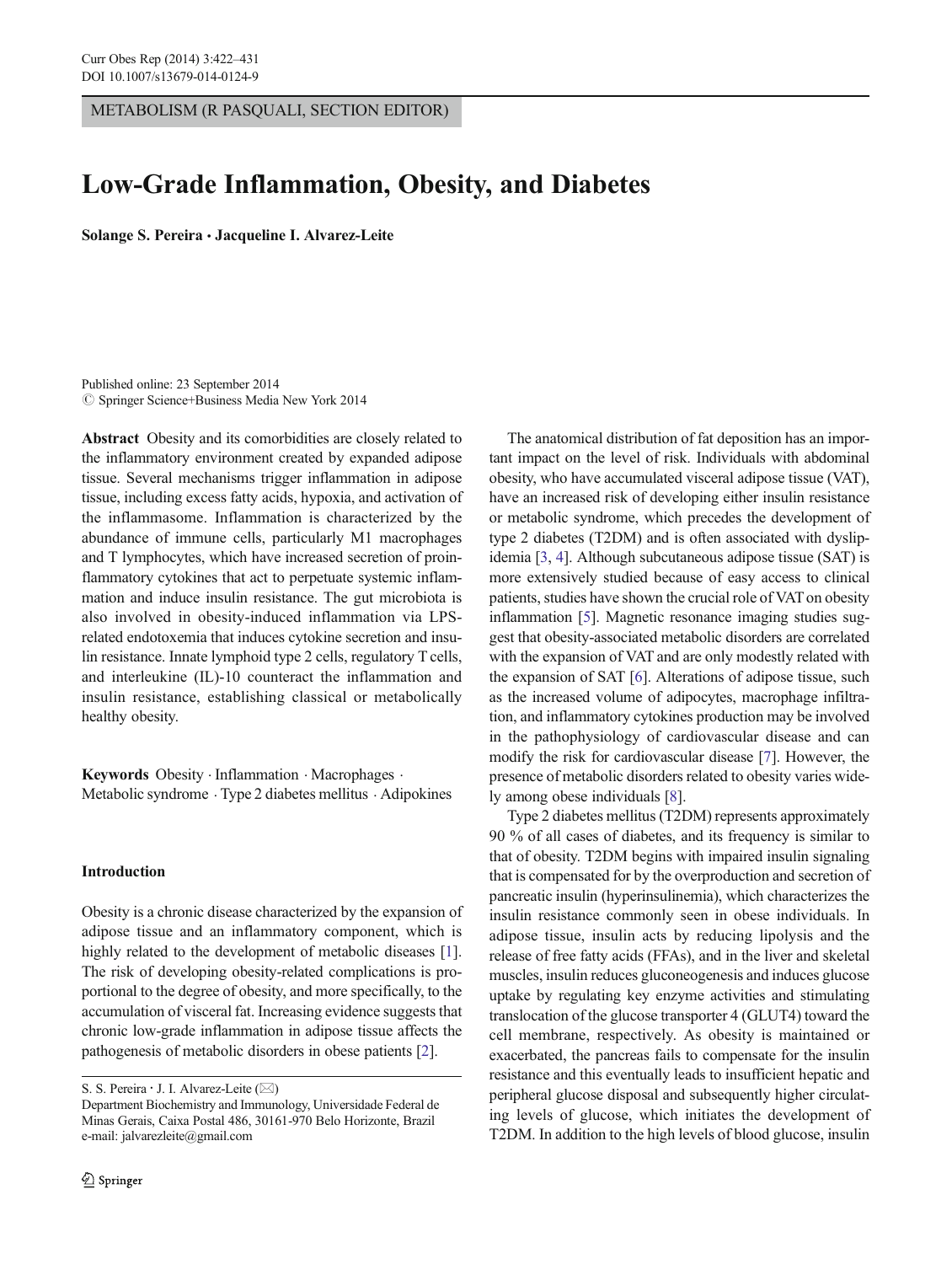resistance is characterized by high levels of circulating FFAs, which induce ectopic fat depot, primarily in the liver and muscle [\[9](#page-7-0)].

#### The Adipose Tissue

White adipose tissue comprises several cell types and includes mature lipid-filled adipocytes, macrophages, T cells and other immune cells, pre-adipocytes, which are partially committed to adipocyte differentiation, pericytes, which have the potential to become adipocytes, fibroblasts, endothelial cells and mast cells, which influence angiogenesis and remodeling. Adipose tissue is generally distinguished in subcutaneous (SAT) and visceral adipose tissue (VAT). Although SAT represents approximately 80 % of the human adipose tissue, VAT is more metabolically active, and its accumulation is more predictive of obesity-associated mortality [\[10\]](#page-7-0).

#### Adipokines Orchestrate Inflammation in Obesity

Adipose tissue is dynamically involved in the regulation of cellular function, and the genesis of diseases via a complex network of endocrine, autocrine, and paracrine signals affects the response of many tissues [\[11,](#page-7-0) [12\]](#page-7-0). These signals are mediated in the system by various adipokines, such as leptin, adiponectin, resistin, chemokine (C-C motif) ligand 2 (CCL2), interleukin (IL) 6 and IL-1β, tumor necrosis factor (TNF), IL-10 and transforming growth factor (TGF)  $\beta$  [[13\]](#page-7-0). The main adipokines that orchestrate inflammation in adipose tissue are discussed below.

## Leptin

Leptin was first described in the Ob/Ob mouse, which has spontaneous mutation in the leptin gene, and these mice become obese, hyperphagic, intolerant to cold, and unfertile. Leptin is a non-glycosylated polypeptide of 167 amino acids and a molecular weight of 16 kDa, which can circulate freely or as a stable complex associated with alpha 2-macroglobulin [\[14](#page-7-0)]. It is secreted by adipose tissue, primarily SAT, in a pulsatile manner, usually 2 to 3 h after a meal. The circulating levels of leptin directly reflect the amount of energy stored in the adipose tissue; therefore, its production increases proportionally to the amount of body fat and women have greater amounts than men [[15](#page-7-0)]. Additionally, leptin is expressed at other sites, such as brown adipose tissue, the gastrointestinal tract, bone, lung, intestine, kidney, liver, skin, stomach, heart, placenta, and spleen suggesting a pleiotropic effect [[16\]](#page-7-0). The primary biological effect of leptin is the control of food intake and increased energy expenditure by activating its receptor, which is highly expressed in the hypothalamus [[17\]](#page-7-0). The expression pattern of leptin suggests its involvement in a variety of actions in addition to the control of energy balance and the regulation of fat mass, including bone metabolism, reproductive function, and maintenance of pregnancy [\[18\]](#page-7-0).

Obesity is frequently associated with leptin resistance and hyperleptinemia, which contribute to adipocyte dysfunction, the activation of immune cells [\[1](#page-6-0)] and the consequences of each [\[19,](#page-7-0) [20\]](#page-7-0). Leptin resistance may be caused by the impaired transport of leptin across the blood–brain barrier or by alterations in neurons signaling, such as the increased expression of protein tyrosine phosphatase 1B (PTP1B), a protein that blocks leptin signaling and the suppressor of cytokine signaling 3 (SOCS3) [[16](#page-7-0)]. Leptin induces the expression of proinflammatory cytokines in macrophages and T cells and activates the same receptors activated by proinflammatory cytokines, including mitogen-activated protein kinases (MAPKs), signal translator and activator of transcription 3 (JAK-STAT3), and phosphatidyl-inositol 3 kinase (PI3K). These findings demonstrate that, in addition to its role in metabolism, leptin is important during the adipose tissue inflammation [\[2,](#page-7-0) [19\]](#page-7-0).

# Adiponectin

Adiponectin is a plasma protein 30 Kd [\[21](#page-7-0)], that is structurally related to C1q factor of the complement system and type VIII and X collagen that circulates as multimeric forms. Adiponectin is highly expressed in the SAT, and its levels decrease with increasing body weight and adiposity [[19,](#page-7-0) [22\]](#page-7-0). The adiponectin receptors AdipoR1 and R2 mediate the action of adiponectin, mainly through increasing the activity of 5′ adenosine monophosphate-activated protein kinase (AMPK) [\[2](#page-7-0), [23,](#page-7-0) [24](#page-7-0)]. The metabolic effects of adiponectin occur in several organs. In the liver, adiponectin improves insulin sensitivity, inhibits free fatty acid uptake and oxidation, and reduces the secretion of glucose. In adipose tissue, adiponectin increases glucose uptake and adipogenesis and in the muscles, stimulates glucose metabolism and accelerates the oxidation of free fatty acids [[11,](#page-7-0) [22](#page-7-0)]. The anti-inflammatory and antiatherogenic effects of adiponectin are mediated through the inhibition of monocyte adhesion, macrophage growth, differentiation into foam cells, and remodeling of the vascular wall muscle [[25](#page-7-0)].

#### TNF

TNF is a proinflammatory adipokine linked to obesity, insulin resistance, and atherosclerosis. It is more highly expressed by macrophages from the vascular stroma, particularly M1 macrophages, primarily in the VAT of obese patients [[11](#page-7-0), [26](#page-7-0)–[28\]](#page-7-0). TNF induces insulin resistance through the phosphorylation of a serine residue for the substrate insulin receptor 1 (IRS-1) via the c-Jun NH2-terminal kinase that has an inhibitory effect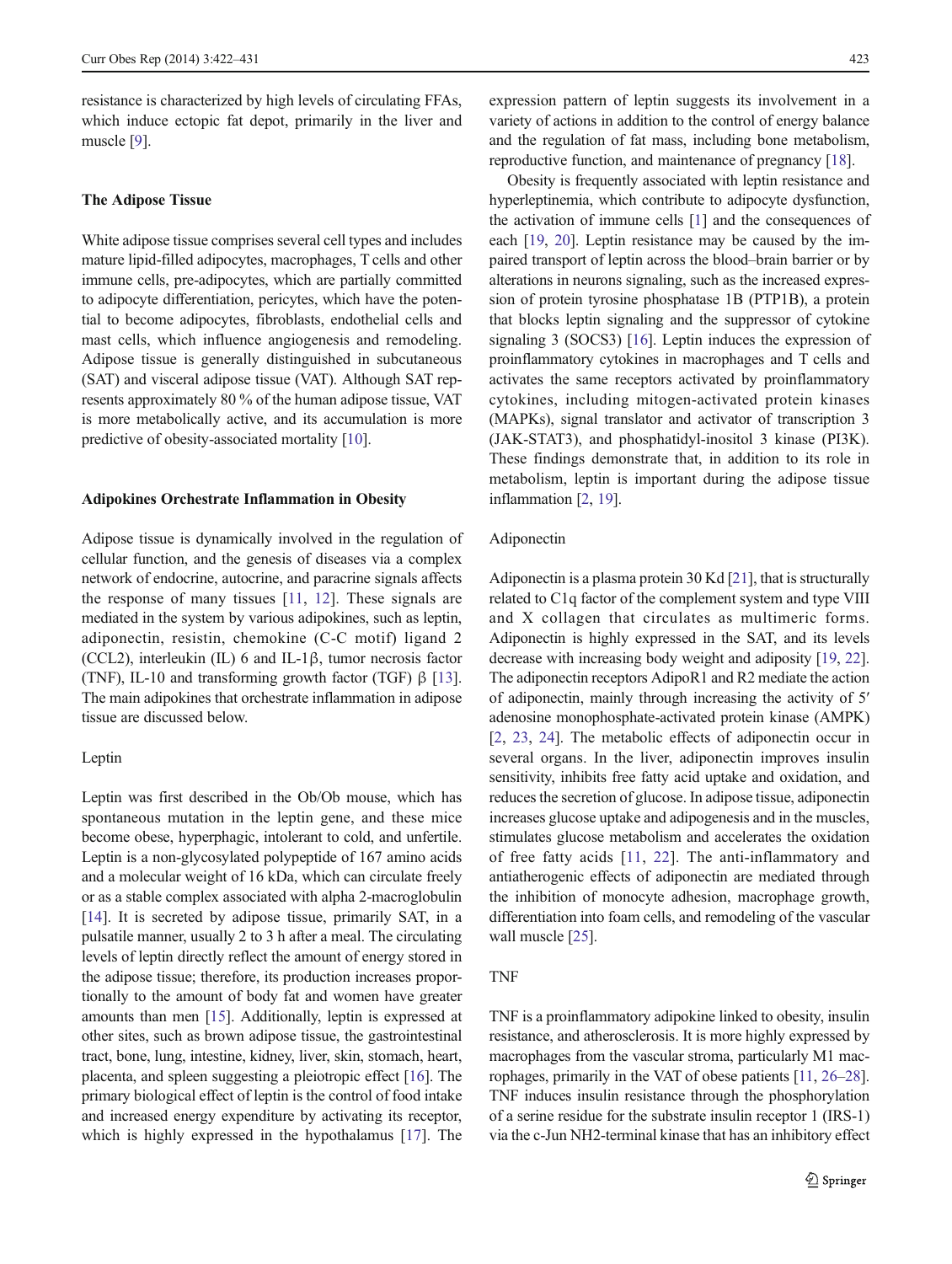on insulin signaling [\[29](#page-7-0)]. Moreover, TNF inhibits lipoprotein lipase (LPL) activity and increases fatty acid mobilization from adipose tissue into the bloodstream [\[30,](#page-7-0) [31\]](#page-7-0). TNF influences the synthesis of proinflammatory adipokines through the activation of nuclear factor kappa B (NF-κB), increasing the expression of IL-6, chemokine (C-C motif) ligand 2 (CCL2), and TNF itself, and decreasing the expression of adiponectin [[14,](#page-7-0) [32,](#page-7-0) [33](#page-7-0)].

## IL-1β

IL-1β is produced by M1 macrophages, like TNF, impairs insulin signaling, and increases lipolysis. In obese patients with hyperleptinemia, circulating IL-RA levels, an IL-1β antagonist, are seven times higher than in nonobese patients, suggesting a regulatory mechanisms [\[25,](#page-7-0) [34\]](#page-7-0).

# IL-6

IL-6 is a proinflammatory cytokine that is involved in multiple physiological processes, including inflammation, tissue injury and host defense [\[32](#page-7-0)]. Approximately one third of circulating IL-6 originates from the adipose tissue. Increased IL-6 levels are positively correlated with obesity, glucose intolerance, insulin resistance, and T2DM and are also predictive for the development of metabolic syndrome and cardiovascular disease. Adipocyte hypertrophy and inflammatory stimuli, such as TNF, favor increased IL-6 production. This occurs primarily in the VAT, confirming the positive correlation between VAT inflammation and insulin resistance [\[28\]](#page-7-0).

The mechanisms associated with insulin resistance and IL-6 are similar to those reported for TNF occurring via serine residue phosphorylation of IRS-1 and inhibition of lipoprotein lipase [[25](#page-7-0)]. IL-6 suppresses the metabolic actions mediated by insulin in hepatocytes via a mechanism mediated by the expression of suppressor of cytokine signaling (SOCS-3) [\[2](#page-7-0)]. In addition, IL-6 induces the production of C-reactive protein in the liver, an important risk factor for cardiovascular disease, and has been associated with obesity-related hypertriglyceridemia by stimulating hepatic secretion of very low density lipoprotein (VLDL) [[16](#page-7-0)].

Weight loss favors reduced circulating levels and IL-6 expression by adipose tissue, partially reversing the inflammatory state [\[2](#page-7-0), [31](#page-7-0)].

# CCL2

CCL2 is also referred to as monocyte chemotactic protein 1 (MCP1) and small inducible cytokine A2. It is mainly produced by cells of the vascular stroma and in the VAT compared with SAT, and its expression is positively regulated by leptin [\[28,](#page-7-0) [35](#page-7-0)]. CCL2 induces macrophage infiltration, insulin resistance, and triglyceride accumulation in the liver [[35](#page-7-0)].

#### $II - 10$

IL-10 is a classic anti-inflammatory cytokine that suppresses the signal transduction of proinflammatory cytokines. IL-10 is produced primarily by M2 macrophages, Th2 T cells, and adipocytes [\[19](#page-7-0), [36](#page-7-0)]. The anti-inflammatory effect of IL-10 is observed during adipocyte culture and is caused by the inhibition of the genes induced by TNF, including TNF itself, IL-6, and IL-1β, and the induction of anti-inflammatory cytokines, such as interleukin-1 receptor antagonist (IL-1ra) [\[29\]](#page-7-0).

IL-10 also reverses the negative regulation of GLUT4 and IRS-1 stimulated by TNF, restoring appropriate insulin signaling [[37](#page-7-0)]. Moreover, treatment with IL-10 improves inflammation in the adipose tissue and liver and enhances the hepatic metabolism of lipids and glucose in obese mice [\[38\]](#page-7-0).

## TGFβ

TGFβ was first discovered as a critical factor for the growth of non-immune cells, and has gradually been recognized as a critical cytokine that regulates immune responses [[39](#page-7-0)]. Classically, TGFβ inhibits the growth and activation of immune cells, and also inhibits macrophages and B and T cell activation. In addition, TGFβ induces the expression of the transcription factor fork head box P3 positive  $(FOXP3^+)$  in CD4<sup>+</sup>CD25<sup>-</sup> FOXP3<sup>-</sup> T cells, converting them into FOXP3<sup>+</sup> regulatory T cells [[40](#page-7-0)].

The level of TGFβ in adipose tissue is highly and positively associated with the grade of obesity, and it has been suggested that TGFβ plays an important role in the biology and regulation of subcutaneous and visceral adipose tissue [\[41,](#page-7-0) [42](#page-7-0)]. The role of TGFβ in adipogenesis remains unclear. TGFβ induces adipogenesis in multipotent progenitor cells, but inhibits adipogenesis in populations of committed pre adipocytes [\[43](#page-7-0)].

#### Immune Cells Involved in Inflammation of Adipose Tissue

Adipose tissue inflammation is characterized by moderately increased infiltration of macrophages and immune cells, leading to high levels of circulating proinflammatory cytokines and fatty acids. Inflammation can, in turn, aggravate obesity comorbidities and induce insulin resistance and T2DM.

Adipose tissue macrophages (ATMs) represent 5 % of the stromal vascular fraction in lean adipose tissue, increasing to approximately 20-30 % during diet-induced obesity. ATMs are classified into two main types according to their surface markers and cytokine profile. The alternatively activated M2 macrophages are characterized by the presence of CD206 (mannose receptor) and macrophage galactose-type C-type lectin 1 (MGL1), which are scavenger receptors mediating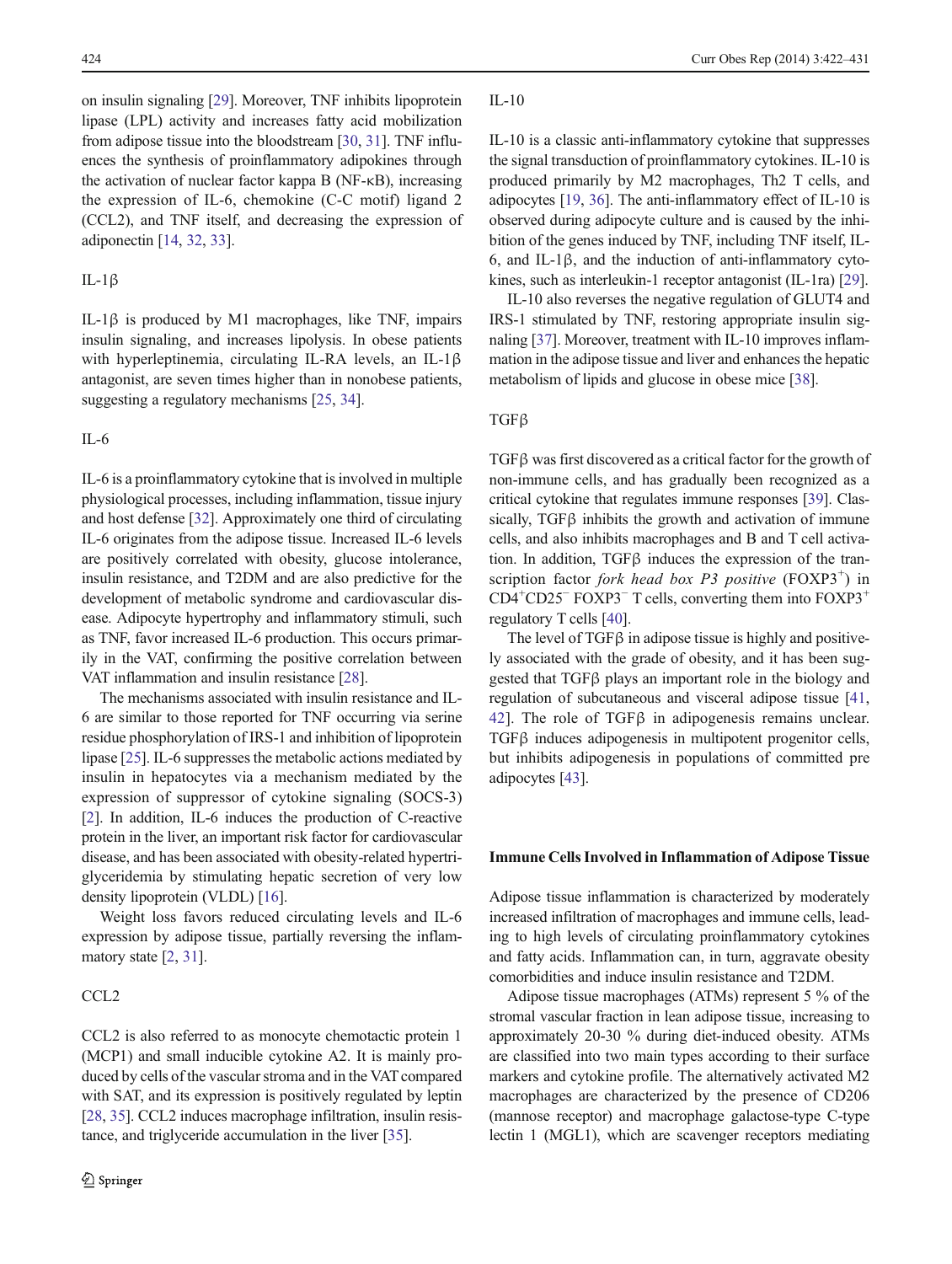phagocytosis via high levels of arginase production, which degrades induced nitric oxide synthase, and by the expression anti-inflammatory cytokines such as IL-10 and TGFβ [[44\]](#page-7-0). By contrast, classically activated M1 macrophages express CD11c but not CD206 and MGL1. They are abundant in the obese adipose tissue, mainly in the VAT, and secrete a proinflammatory cytokines characterized by high levels of TNF and IL-6. These cytokines are directly involved in insulin resistance in adipocytes. The establishment of obesity induces a switch from the M2 (anti-inflammatory) to M1 (proinflammatory) phenotype, characterized by the reduced production of anti-inflammatory cytokines and increased production of proinflammatory cytokines [[45\]](#page-7-0). These conditions are crucial to the development of insulin resistance, diabetes and various complications associated with obesity [\[36](#page-7-0)].

The death of adipocytes occurs because of hypoxia secondary to adipocyte hypertrophy. Macrophages migrate to and accumulate in regions of hypoxia, as suggested by the negative correlation between pO2 and macrophage markers in adipose tissue in humans [[46](#page-7-0)]. Greater than 90 % of the adipose tissue macrophages in obese mice and humans are located around the dead adipocytes, forming crown like structures [\[47\]](#page-7-0).

Several important hypoxia-associated genes, such as leptin and vascular endothelial growth factor (VEGF), are directly regulated by a transcription factor named hypoxia-inducible factor 1-alpha (HIF-1 $\alpha$ ). HIF-1 $\alpha$  possesses an oxygensensitive subunit that has increased degradation under normoxic conditions. Therefore, hypoxia appears to be important in the accumulation of macrophages and the consequent production of various adipokines by these cells in adipose tissue [[48](#page-8-0)].

Macrophages are the main cell type that infiltrates adipose tissue, although the interactions between innate and adaptive immunity involving several cell types are vital for the establishment of inflammation. Regulatory  $T$  cells,  $CD8<sup>+</sup>$  and  $CD4^+$  (Th1 and Th2) T cells, natural killer T cells (NKT), B cells, dendritic cells, eosinophils, neutrophils, and mast cells have all been described in adipose tissue and have also been implicated in the pathogenesis of insulin resistance in obese individuals [[45,](#page-7-0) [48](#page-8-0), [49](#page-8-0)••, [50\]](#page-8-0).

Dendritic cells (DCs) are professional antigen presenting leukocytes involved in macrophage activation and accumulation (M1) at the site of inflammation. As an M1 macrophage, DCs are increased in obese type 2 diabetes patients, whereas a decreased DC population in adipose tissue is associated with the improvement of insulin resistance. A novel CD11c+dendritic cell subset was described in murine adipose tissue. DCs display lower levels of CD40, CD80, CD86, major histocompatibility complex (MHC) I and MHCII expression, and higher levels of IL-6, TGF-β and IL-23 secretion than splenic DC. These cells are more frequently found in obese than in lean mice and are capable of promoting Th17 cell generation and inflammation [[51](#page-8-0)••].

Neutrophils are the first immune cells that reach the site of inflammation and can exacerbate inflammation by helping to recruit macrophages and by interacting with antigenpresenting cells. Elastase is an important protease produced by neutrophils implicated in inflammation. The enzyme can degrade the IRS-1 and reduce insulin-induced serine–threonine kinase (Akt) phosphorylation in adipocytes [\[52](#page-8-0)••]. Deletion of neutrophil elastase leads to less intense adipose tissue inflammation in obese mice that is associated with lower adipose tissue neutrophil and macrophage contents [\[52](#page-8-0)••].

Eosinophils are one of the main sources of IL-4 and IL-13 in adipose tissue, and their levels are reduced with increased fat mass. These cells may improve glucose homeostasis by sustaining the levels of anti-inflammatory M2 macrophages in the white AT, possibly through IL-4 and IL-13 signaling. It has been demonstrated that the number of M2 macrophages in the adipose tissue is dependent on the eosinophil-derived IL-4 and IL-13 in the same tissue [\[44](#page-7-0), [53\]](#page-8-0). Eosinophil production, secretion and recruitment are induced by IL-5, and IL-5 deficiency profoundly impairs VAT eosinophil accumulation and results in increased adiposity and insulin resistance in HFDinduced obesity [\[54](#page-8-0)].

Innate lymphoid type 2 cells (ILC2), also designated innate helper type 2 cells or natural helper cells, are innate cells widely distributed in mammalian tissues, including adipose tissue [\[54,](#page-8-0) [55](#page-8-0)]. ILC2 are resident in the VAT and are one of the major sources of IL-5 and IL-13, which promote the accumulation of eosinophils and M2 macrophages. ILC2s are resident in the VAT and promote eosinophil and M2 macrophage accumulation, which is implicated in metabolic homeostasis, and this axis is enhanced during Th2-associated immune stimulation [\[54](#page-8-0)].

CD4+ T cells recognize peptides presented by class II major histocompatibility complex (MHC) molecules on the surface of macrophages and dendritic cells, and secrete proinflammatory cytokines. Naïve CD4 T cells differentiate into three effector cell groups, comprising Th1, characterized by IFN- $\gamma$  secretion, Th2, producing IL-4 and IL-13 cytokines, and Th17 cells, producing IL-17 cytokine. Th1 and Th17 cells mediate proinflammatory responses, whereas Th2 and Treg cells contribute to anti-inflammatory responses. IFNγsecreting (Th1) and IL-17-secreting (Th17) T cells enhance macrophage proinflammatory functions by inducing the release of IL-1, IL-6, and TNFα. By contrast, the antiinflammatory IL-4 and IL-13-secreting (Th2) T cells are associated with anti-inflammatory M2 macrophage activation [\[56](#page-8-0)]. The ratio of Th1 to Th2 cells is increased in obesity because of the increased production of IFN $\gamma$  by Th1 cells, reinforcing the inflammation of obesity [\[56\]](#page-8-0).

Regulatory CD4<sup>+</sup>FOXP3<sup>+</sup> T cells are present in large amounts in the adipose tissue of lean mice, whereas they are significantly reduced in VAT of insulin resistant obese mice [\[49](#page-8-0)••]. The severity of systemic metabolic alterations is also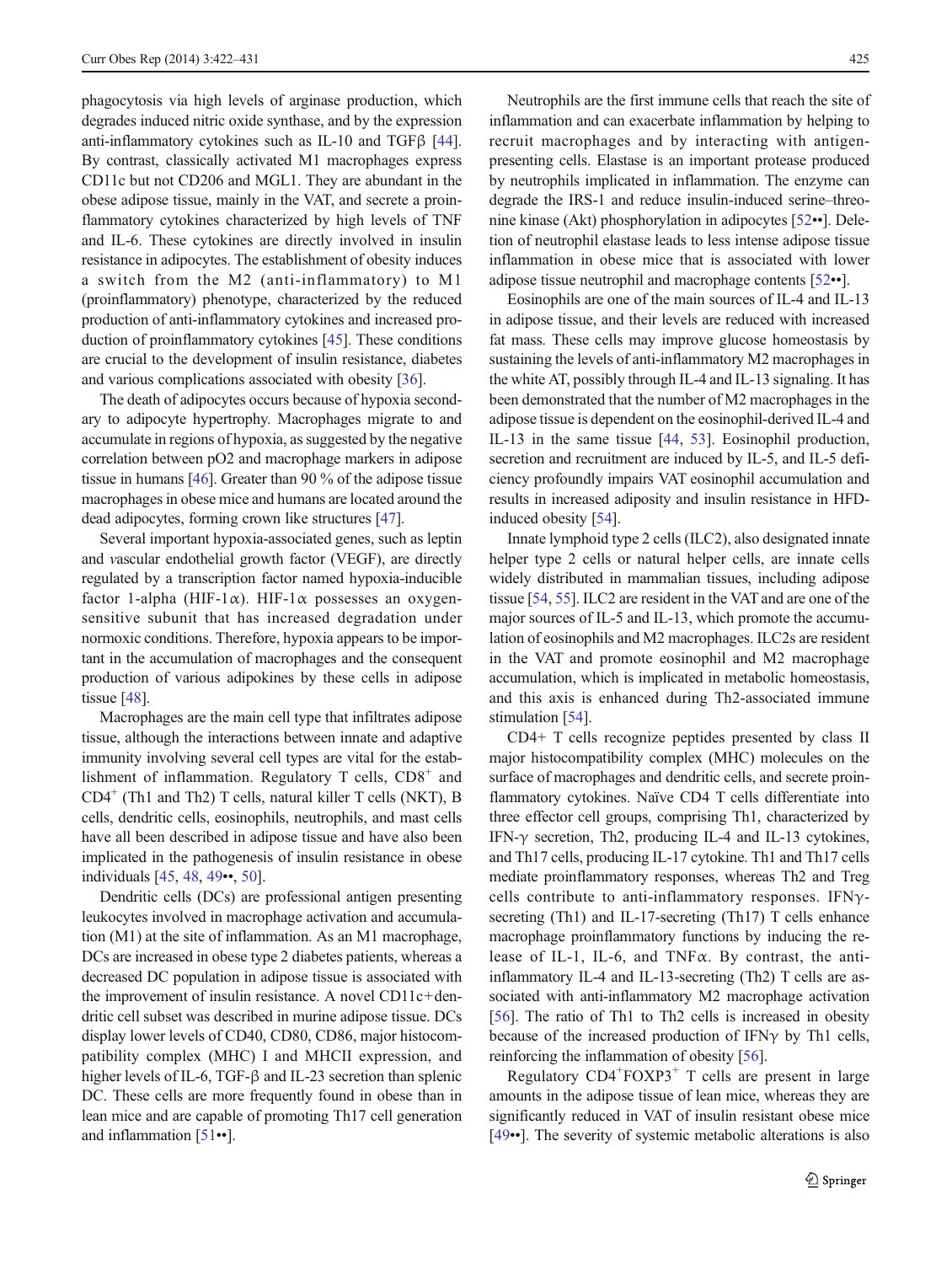negatively regulated and is attenuated by regulatory T cells [\[57\]](#page-8-0). Regulatory CD4<sup>+</sup>FOXP3<sup>+</sup> T cells are a key population in the control of the immune response and play an important immunosuppressive role in inflammatory disorders [\[58](#page-8-0), [59\]](#page-8-0). Regulatory T cells exert their effects directly by cell-cell contact or indirectly via the immunomodulatory effects of cytokines, such as IL-10 and TGFβ [[40,](#page-7-0) [58,](#page-8-0) [60\]](#page-8-0), which suppresses T cell proliferation, inhibits IFN $\gamma$ , TNF, and IL-6 production and induces IL-10-mediated macrophage polarization to M2 cells [[61](#page-8-0)]. The lack of CD4+ Foxp3+ cells in the VAT of obese mice is correlated with obesity and insulin resistance, suggesting that the modulation of Tregs in adipose tissue may be a new strategy for the treatment or control of metabolic disorders related to obesity, such as insulin resistance and type 2 diabetes mellitus [[37](#page-7-0), [62](#page-8-0)].

 $CD8<sup>+</sup>$  T cells recognize antigens loaded by MHC class I molecules on antigen presenting cells and participate in proinflammatory cytokine secretion and cytolysis of target cells. It has been reported that the number of CD8+ T cells is elevated approximately threefold in obese adipose tissue [[56,](#page-8-0) [63\]](#page-8-0). The infiltration by CD8+ T cells precedes the accumulation of macrophages, and immunological and genetic depletion of CD8+ T cells lowers macrophage infiltration and adipose tissue inflammation and ameliorates systemic insulin resistance [[64](#page-8-0)].

Natural killer (NK) cells are of lymphoid origin but they do not express any antigen-specific receptors; therefore, they are considered part of the innate immunity. Although NK cells secrete a proinflammatory pattern of cytokines, their role in obesity and AT inflammation remains unclear. In models of NKT deficiency, loss of NKT cells had only a modest effect on weight gain, inflammation, and insulin resistance, suggesting a small role of these cells in obesity induced inflammation [\[65](#page-8-0), [66\]](#page-8-0).

B cells can also be elevated in adipose tissue after high-fat diet consumption that is followed by IgG2c concentrations in adipose tissue [[63](#page-8-0)]. B cell infiltration promotes insulin resistance by inducing M1 macrophage polarization. The IgG produced by B cells induces the clearance of apoptotic and necrotic debris through antibody mediated fixation of complement proteins involved in the phagocytosis of macrophages.

The presence of regulatory B (Bregs) cells that produce interleukin-10 constitutively has been identified in adipose tissue [[67](#page-8-0)]. B cell-specific IL-10 deletion enhanced adipose inflammation and insulin resistance in diet-induced obese mice, whereas adoptive transfer of adipose tissue Breg cells reversed it [[67](#page-8-0)]. These findings indicate that adipose tissue Breg cells are a naturally occurring regulatory B cell subset that maintains homeostasis within the adipose tissue.

Mast cells are primarily involved in allergy and anaphylaxia. However, the presence of these cells has been described in adipose tissue. At this site, mast cells are increased several fold in obese compared with lean individuals, as suggested by the higher levels of mast cell-derived tryptase in obese patients [[68\]](#page-8-0). Mast cells contain many granules loaded with various mediators, including histamine, serotonin, heparin, serine protease, eicosanoids, and cytokines. Among the mediators produced by mast cells, IL-6 and IFN-γ play major roles in the inflammation associated with obesity.

## The Inflammasome

Inflammasomes are a multiproteic complex, which processes inactive pro-IL-1 $\beta$  and IL-18 into their active forms, regulating chronic inflammation and metabolic processes [[69](#page-8-0)]. The inflammasome is primarily composed of the following three components: 1) pattern-recognition receptors (PRRs), such as toll-like receptors (TLRs) and intracellular nod-like receptors (NLR) that trigger downstream signaling cascades; 2) the adaptor molecule ASC (apoptosis associated speck-like protein containing CARD); and 3) caspase-1. Several inflammasomes have been identified, and NLRP3 (nucleotide-binding domain and leucine-rich repeat containing NLR, pyrin domain containing 3) is the most extensively studied and is linked to type 2 DM and β cell destruction, obesity, and atherosclerosis [\[69](#page-8-0)–[71](#page-8-0)].

TLRs are activated by a variety of dietary factors and endogenous signals in response to metabolic alterations induced by obesity. Free fatty acids bind to two different toll receptors, TLR2 and TLR4. Other inflammatory stimuli, such as ceramides and oxidized LDL, bind to and activate TLR4. The downstream pathways of both TLRs activate NF-kB and MAPK to inhibit insulin signaling via serine phosphorylation of the IRS-1 and induce transcription of the proinflammatory cytokines TNF and IL-6, as well as the biologically inactive pro- IL-1 $\beta$  and pro-IL-18, which require posterior processing to become active [\[72\]](#page-8-0).

NLRP3 is then activated by long chain fatty acids, ceramides, oxidized LDL, and hyperglycemia. After activation, NLRP3 assembles with the adapter protein ASC and caspase 1, forming a multiprotein complex (inflammasome) that cleaves pro IL-1b and pro-IL-18 to the active forms IL-1b and IL-18. The islet amyloid polypeptide (IAPP or amylin) that is co-secreted with insulin, forms an amyloid structure deposited in the islet interstitium, inducing the NLRP3 inflammasome, and generating mature IL-1β in macrophages.

Both M1 macrophages and adipocytes induce inflammasome expression in the adipose tissue [[73,](#page-8-0) [74\]](#page-8-0). The importance of the inflammasome in obesity and adipose tissue inflammation is confirmed by the finding that NLRP3 deletion lead to a slower weight gain, higher metabolic rate, and improved insulin sensitivity [[73\]](#page-8-0). The reduction of NLRP3 adipose tissue expression is coupled with decreased inflammation and improved insulin–sensitivity in obese T2DM patients [[73,](#page-8-0) [75](#page-8-0)]. The data from human studies show that caspase-1 and NLRP3 are highly expressed in human VAT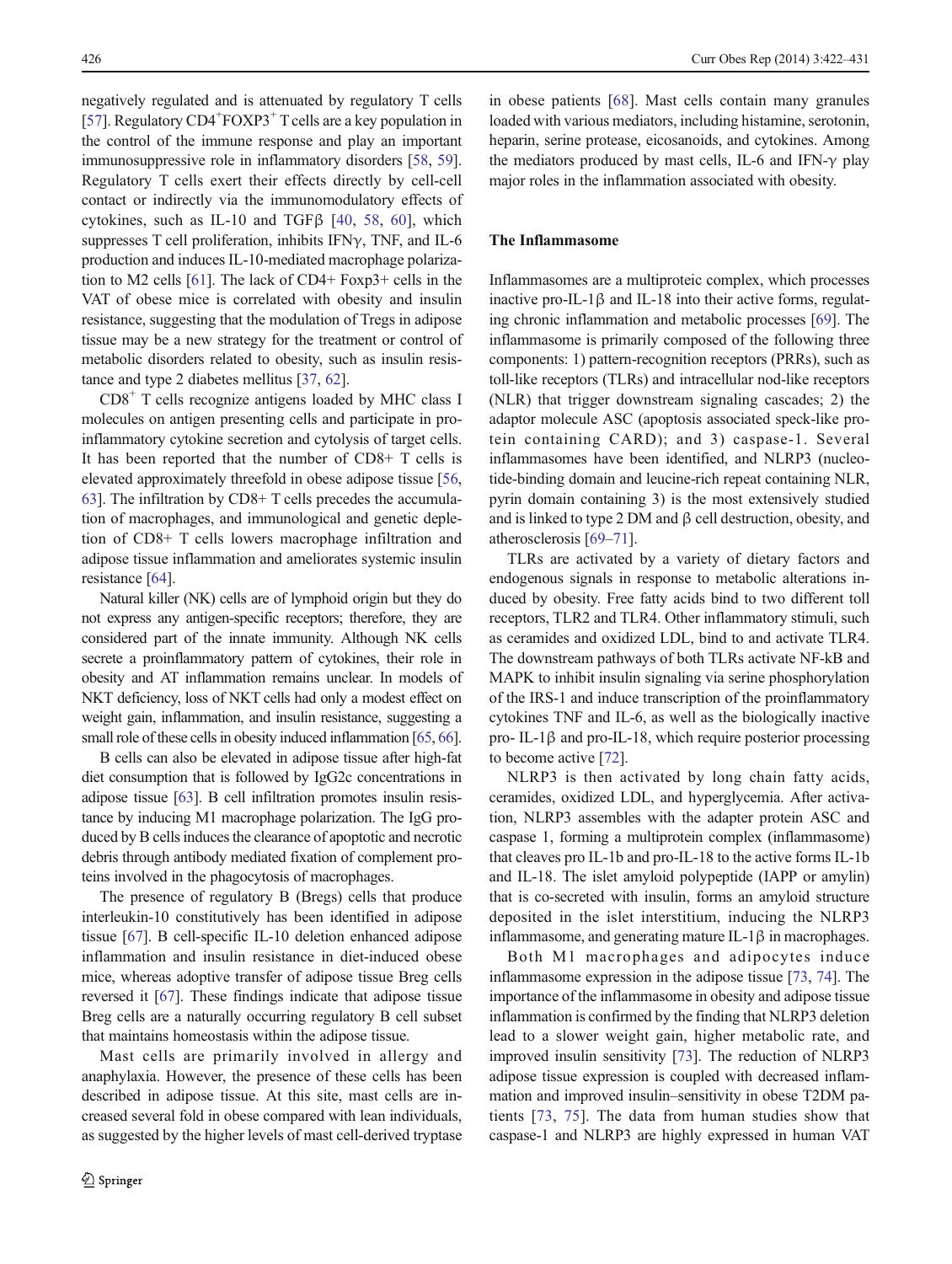<span id="page-5-0"></span>and that SAT biopsies from obese–T2DM before and after one year of weight–loss intervention shows that the weight loss and enhanced insulin sensitivity are associated with a significant reduction in  $IL-1\beta$  and  $NLRP3$  mRNA expression in the SAT [\[74](#page-8-0), [75\]](#page-8-0).

#### The role of Microbiota on Obesity-induced Inflammation

The role of the gut microbiota in obesity and T2DM has been studied during the last decade. Several studies have shown the association between obesity and unbalanced dominant gut phyla, with reductions in Bacteroidetes associated with a proportional increase in Firmicutes [[76](#page-8-0)••, [77](#page-8-0)–[81](#page-8-0)]. However, other studies have found no differences between the Firmicutes and Bacteroidetes in obese individuals [[80,](#page-8-0) [82\]](#page-8-0). Two primary mechanisms have been proposed to explain this association. First, Firmicutes can increase polysaccharide fermentation and the intestinal production of the short-chain fatty acids (SCFAs) acetate, propionate, and butyrate. After absorption, SCFAs reach the liver via the portal system and could induce the synthesis of triacylglycerol, which will be stored in the adipose tissue. Second, obesity is closely related to endotoxemia because of the increased intestinal permeability

[\[83](#page-9-0)]. In healthy lean individuals, the intestinal epithelium acts as a barrier preventing the continued translocation of LPS. It has been proposed that high fat diets increase the intestinal permeability by reducing the expression of tight junction proteins and modulating the gut microbiota, leading to the metabolic endotoxemia associated with increases in inflammatory tone, body weight gain, and insulin resistance [[83\]](#page-9-0). By contrast, antibiotic administration reduces blood LPS and endotoxemia levels and is correlated with reduced glucose tolerance, body weight gain, inflammation markers, oxidative stress, and macrophage infiltration in the VAT. Studies of induced endotoxemia LPS in humans confirm that low doses of LPS induce cytokine release, low-grade inflammation in the adipose tissue, and insulin resistance [\[84,](#page-9-0) [85](#page-9-0)].

The importance of microbiota in obesity is reinforced by studies of microbiota transplantation from genetically obese to axenic mice [\[86](#page-9-0), [87\]](#page-9-0). Microbiota transplantation from mice fed a high fat diet to lean germ-free recipients promoted greater fat deposition than transplants from lean donors. These results suggest that the phenotype of an increased capacity for energy harvesting is simply transmitted by transplantation of the obesity-associated gut microbiota to healthy and lean donors.

Fig. 1 The expansion of adipose tissue and alterations of gut microbiota induce increased free fatty acid and LPS concentrations in blood that. Those factors, associated with the hipertrophy induced hypoxia, trigger the lowgrade inflammatory response characterized by the infiltration and activation of M1 macrophage and other immune cells that will secrete pro-inflammatory cytokines and activate NLRP2 inflammasome. These events lead to the establishment of chronic obesity-related comorbidities such as type 2 diabetes mellitus (T2DM) and atherosclerosis. Alternatively, adipose tissue expansion will induce preadipocytes differentiation, generating new adipocytes (hyperplasy) related to a lower pro-inflammatory stimulus and a predominance of regulatory/antiinflammatory immune cells and cytokines. This scenario is suitable to a more benign obesity evolution defined as metabolically healthy obesity

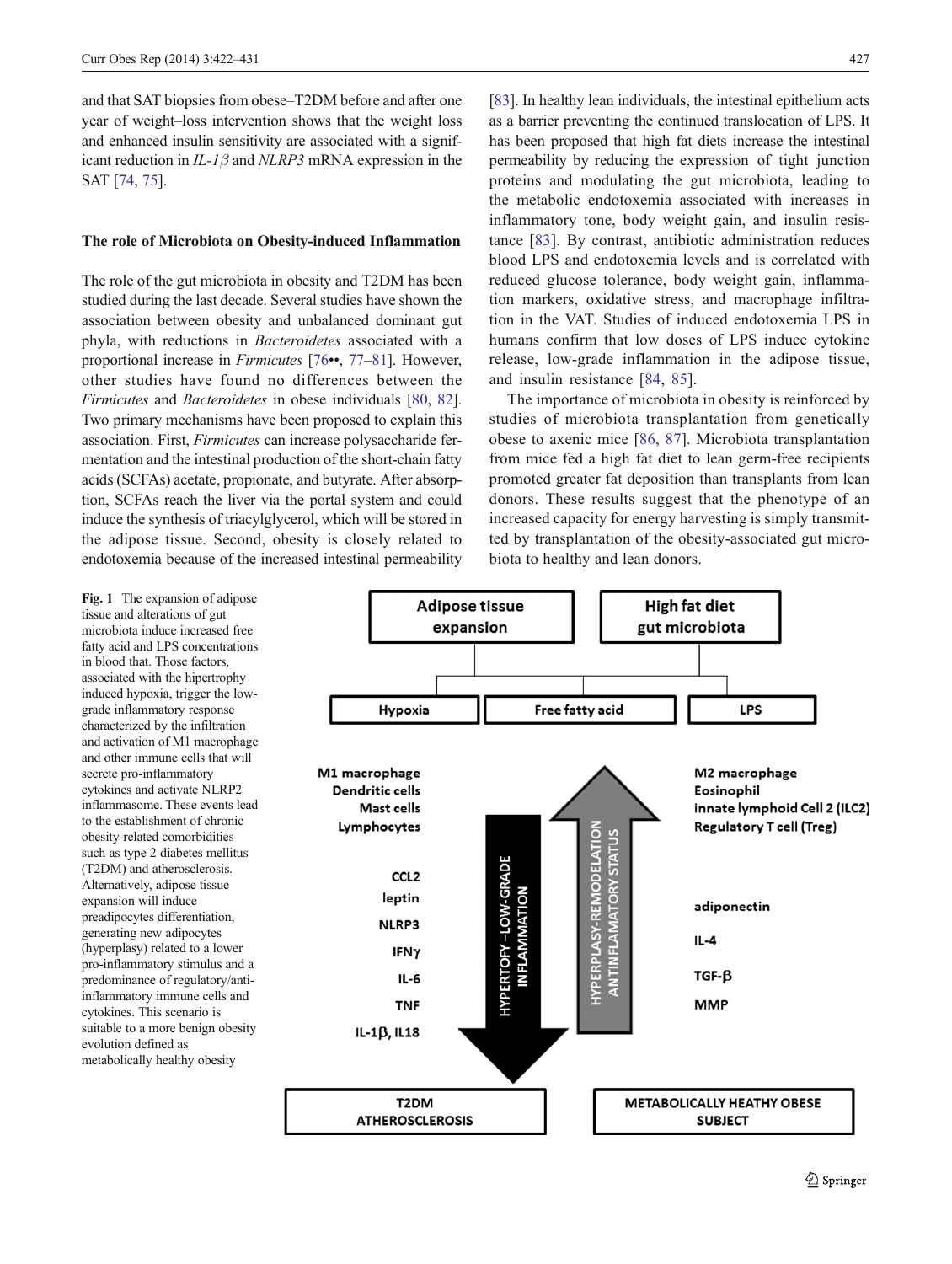#### <span id="page-6-0"></span>Metabolically Healthy but Obese Individuals

Adipose tissue is subject to a continuous process of remodeling, which normally maintains tissue health, but this process can become unregulated, leading to the death of adipocytes in association with the recruitment and activation of macrophages and systemic insulin resistance [\[88](#page-9-0)]. Under constant excess caloric intake, adipocytes undergo hypertrophy and hyperplasia, thereby establishing dynamic events related to the expansion of adipose tissue. Hypertrophy results in the altered secretion of products, which over time, adversely affects the remodeling of adipose tissue. In parallel, hyperplasia, although initiating increased total adiposity of obese individuals, provides valuable protection against harmful effects caused by the lipotoxic systemic effect of lipids.

An important distinction must be made between the healthy and pathological expansion of adipose tissue. The pathological expansion of adipose tissue is associated with the rapid hypertrophy of adipocytes, inducing macrophage infiltration, and activation, and the limited development of vessels, causing hypoxia and potentiating inflammation. Healthy expansion is related to a slower and more organized expansion of the fat mass, associated with the adequate recruitment of stromal cells and adipocyte precursors, which differentiate into small adipocytes in the appropriate ratios, and subsequent vascularization with a minimal induction of inflammation [\[89\]](#page-9-0).

A subset of obese individuals appears to be protected or, at least, more resistant to developing the metabolic disorders associated with obesity. These individuals are classified as metabolically healthy but obese subjects (MHOS). MHOS is defined as the obese individual free of metabolic disorders, such as T2DM, dyslipidemia, and hypertension [[90](#page-9-0)]. Despite the excess body fat, they exhibit a lower inflammatory profile, characterized by improved insulin control and lipid profiles and lower concentrations of inflammatory markers, such as IL-6, C-reactive protein and alpha-1 antitrypsin [\[8](#page-7-0)]. In addition, the absence of cardiometabolic risk factor clusters, such as metabolic syndrome or proinflammatory markers have also been used to categorize MHOS [\[91\]](#page-9-0).

The mechanisms underlying the favorable metabolic profiles of these individuals are not completely understood. Characteristics of the adipose tissue, such as adipocyte size, differences related to different deposits, gene expression profiles related to metabolic pathways and the inflammatory profile, as well as muscle insulin sensitivity characteristics may be involved in the protective profile of MHO [[8](#page-7-0)].

A study comparing MHOS, unhealthy obese and lean individuals highlighted the metabolic differences among these individuals. MHOS presented reduced secretion of IL-1β, reduced caspase-1 activity, reduced expression of IL-1b and NLRP3, fewer macrophages and a higher number of regulatory T cells in the visceral adipose tissue compared with unhealthy obese individuals [\[92](#page-9-0)].

Another clinical study compared the characteristics of the SAT and VAT of 16 morbidly obese but metabolically healthy individuals and non-obese individuals [\[93](#page-9-0)•]. The results suggested that the favorable metabolic state of MHOS is associated with the higher production of anti-inflammatory cytokines, particularly IL-10, TGFβ, FOXP3+ Treg cells, and MMPs in the adipose tissue, suggesting greater antiinflammatory control. The increased expression of MMP2, MMP8, and MMP9 in the VAT of obese individuals favors adipogenesis and adipose tissue remodeling. In adipose tissue, adipogenesis functions as a beneficial event by increasing the number of adipocytes and the fat storage capacity, thereby preventing ectopic deposition. Furthermore, because they induce angiogenesis, MMPs reduce hypertrophic adipocytes, hypoxia, preventing necrosis, M1 macrophage infiltration and the induction of inflammation. These regulatory mechanisms may be important in the delayed onset of metabolic complications, even in individuals with extreme obesity. The main events linked to the development of unhealthy or healthy obesity are shown in Fig. [1](#page-5-0).

## Conclusion

Several factors determine the establishment and severity of low-grade inflammation in obese individuals. An adequate diet may reduce several unfavorable factors, such as the adipocyte hypertrophy that leads to adipocyte hypoxia; and the increase of intestinal permeability and unbalanced gut microbiota that trigger metabolic endotoxemia. After initiation, the inflammatory stimuli activates a cascade of inflammatory events in adipocytes and infiltrated immune cells, which determines the presence and severity of obesity comorbidities.

#### Compliance with Ethics Guidelines

Conflicts of Interest Solange S. Pereira and Jacqueline I Alvarez-Leite declare that they have no conflicts of interest.

Human and Animal Rights and Informed Consent This article does not contain any studies with human or animal subjects performed by any of the authors.

#### References

Papers of particular interest, published recently, have been highlighted as:

- Of importance
- Of major importance
- 1. de Heredia FP, Gomez-Martinez S, Marcos A. Obesity, inflammation and the immune system. Proc Nutr Soc. 2012;71:332–8.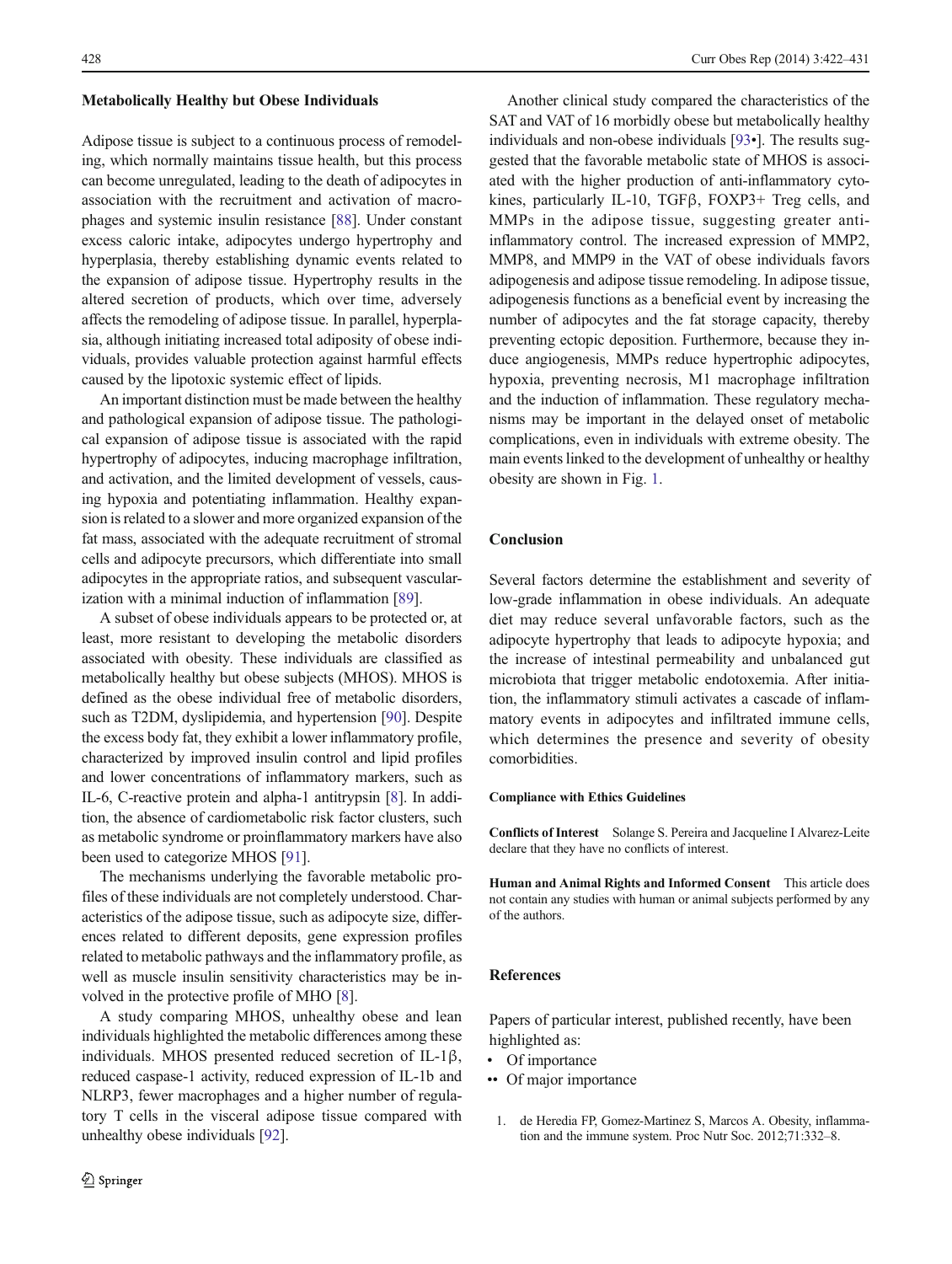- <span id="page-7-0"></span>2. Ouchi N, Parker JL, Lugus JJ, Walsh K. Adipokines in inflammation and metabolic disease. Nat Rev Immunol. 2011;11:85–97.
- 3. Fain, J.N. Release of inflammatory mediators by human adipose tissue is enhanced in obesity and primarily by the nonfat cells: a review. Mediators Inflamm 2010, 513948.
- 4. van Greevenbroek MM, Schalkwijk CG, Stehouwer CD. Obesityassociated low-grade inflammation in type 2 diabetes mellitus: causes and consequences. Neth J Med. 2013;71:174–87.
- 5. Bigornia SJ, Farb MG, Mott MM, Hess DT, Carmine B, Fiscale A, et al. Relation of depot-specific adipose inflammation to insulin resistance in human obesity. Nutr Diabetes. 2012;2:e30.
- 6. Despres JP, Lemieux I, Bergeron J, Pibarot P, Mathieu P, Larose E, et al. Abdominal obesity and the metabolic syndrome: contribution to global cardiometabolic risk. Arterioscler Thromb Vasc Biol. 2008;28:1039–49.
- 7. Marinou K, Tousoulis D, Antonopoulos AS, Stefanadi E, Stefanadis C. Obesity and cardiovascular disease: from pathophysiology to risk stratification. Int J Cardiol. 2010;138:3–8.
- 8. Primeau V, Coderre L, Karelis AD, Brochu M, Lavoie ME, Messier V, et al. Characterizing the profile of obese patients who are metabolically healthy. Int J Obes (Lond). 2011;35:971–81.
- Zeyda M, Stulnig TM. Obesity, inflammation, and insulin resistance–a mini-review. Gerontology. 2009;55:379–86.
- 10. Girard J, Lafontan M. Impact of visceral adipose tissue on liver metabolism and insulin resistance. Part II: Visceral adipose tissue production and liver metabolism. Diabetes Metab. 2008;34:439–45.
- Coelho M, Oliveira T, Fernandes R. Biochemistry of adipose tissue: an endocrine organ. Arch Med Sci. 2013;9:191–200.
- 12. Li ZY, Wang P, Miao CY. Adipokines in inflammation, insulin resistance and cardiovascular disease. Clin Exp Pharmacol Physiol. 2011;38:888-96.
- 13. Lemoine AY, Ledoux S, Larger E. Adipose tissue angiogenesis in obesity. Thromb Haemost. 2013;110.
- 14. Gualillo O, Gonzalez-Juanatey JR, Lago F. The emerging role of adipokines as mediators of cardiovascular function: physiologic and clinical perspectives. Trends Cardiovasc Med. 2007;17:275–83.
- 15. Pujanek M, Bronisz A, Malecki P, Junik R. Pathomechanisms of the development of obesity in some endocrinopathies - an overview. Endokrynol Pol. 2013;64:150–5.
- 16. Leal Vde O, Mafra D. Adipokines in obesity. Clin Chim Acta. 2013;419:87–94.
- 17. Jung CH, Kim MS. Molecular mechanisms of central leptin resistance in obesity. Arch Pharm Res. 2013;36:201–7.
- 18. D'Ippolito S, Tersigni C, Scambia G, Di Simone N. Adipokines, an adipose tissue and placental product with biological functions during pregnancy. Biofactors. 2012;38:14–23.
- 19. Ye J, McGuinness OP. Inflammation during obesity is not all bad: evidence from animal and human studies. Am J Physiol Endocrinol Metab. 2013;304:E466–77.
- 20. Vazquez-Vela ME, Torres N, Tovar AR. White adipose tissue as endocrine organ and its role in obesity. Arch Med Res. 2008;39: 715–28.
- 21. Yadav A, Kataria MA, Saini V. Role of leptin and adiponectin in insulin resistance. Clin Chim Acta. 2013;417:80–4.
- 22. Lenz A, Diamond Jr FB. Obesity: the hormonal milieu. Curr Opin Endocrinol Diabetes Obes. 2008;15:9–20.
- 23. Yamauchi T, Kadowaki T. Physiological and pathophysiological roles of adiponectin and adiponectin receptors in the integrated regulation of metabolic and cardiovascular diseases. Int J Obes (Lond). 2008;32 Suppl 7:S13–8.
- 24. Lago F, Gomez R, Gomez-Reino JJ, Dieguez C, Gualillo O. Adipokines as novel modulators of lipid metabolism. Trends Biochem Sci. 2009;34:500–10.
- 25. Pereira SS, Alvarez-Leite JI. Adipokines: biological functions and metabolically healthy obese profile. J Recept Ligand Channel Res. 2014;7:1–11.
- 26. Galic S, Oakhill JS, Steinberg GR. Adipose tissue as an endocrine organ. Mol Cell Endocrinol. 2010;316:129–39.
- 27. Zou C, Shao J. Role of adipocytokines in obesity-associated insulin resistance. J Nutr Biochem. 2008;19:277–86.
- 28. Maury E, Brichard SM. Adipokine dysregulation, adipose tissue inflammation and metabolic syndrome. Mol Cell Endocrinol. 2010;314:1–16.
- 29. Balistreri CR, Caruso C, Candore G. The role of adipose tissue and adipokines in obesity-related inflammatory diseases. Mediat Inflamm. 2010;2010:802078.
- 30. Guilherme A, Virbasius JV, Puri V, Czech MP. Adipocyte dysfunctions linking obesity to insulin resistance and type 2 diabetes. Nat Rev Mol Cell Biol. 2008;9:367–77.
- 31. Hermsdorff HH, Angeles Zulet M, Bressan J, Alfredo Martinez J. Effect of diet on the low-grade and chronic inflammation associated with obesity and metabolic syndrome. Endocrinol Nutr. 2008;55: 409–19.
- 32. Bray GA, Clearfield MB, Fintel DJ, Nelinson DS. Overweight and obesity: the pathogenesis of cardiometabolic risk. Clin Cornerstone. 2009;9:30–40. discussion 41–32.
- 33. Lee J. Adipose tissue macrophages in the development of obesityinduced inflammation, insulin resistance and type 2 Diabetes. Arch Pharm Res. 2013;36:208–22.
- 34. Sun S, Ji Y, Kersten S, Qi L. Mechanisms of inflammatory responses in obese adipose tissue. Annu Rev Nutr. 2012;32:261–86.
- 35. Kanda H, Tateya S, Tamori Y, Kotani K, Hiasa K, Kitazawa R, et al. MCP-1 contributes to macrophage infiltration into adipose tissue, insulin resistance, and hepatic steatosis in obesity. J Clin Invest. 2006;116:1494–505.
- 36. Itoh M, Suganami T, Hachiya R, Ogawa Y. Adipose tissue remodeling as homeostatic inflammation. Int J Inflamm. 2011;2011:720926.
- 37. Feuerer M, Herrero L, Cipolletta D, Naaz A, Wong J, Nayer A, et al. Lean, but not obese, fat is enriched for a unique population of regulatory T cells that affect metabolic parameters. Nat Med. 2009;15:930–9.
- 38. Gotoh K, Inoue M, Masaki T, Chiba S, Shimasaki T, Ando H, et al. A novel anti-inflammatory role for spleen-derived interleukin-10 in obesity-induced inflammation in white adipose tissue and liver. Diabetes. 2012;61:1994–2003.
- 39. Chen W, Konkel JE. TGF-beta and 'adaptive' Foxp3(+) regulatory T cells. J Mol Cell Biol. 2010;2:30–6.
- 40. Chen X, Oppenheim JJ. Resolving the identity myth: key markers of functional CD4+FoxP3+ regulatory T cells. Int Immunopharmacol. 2011;11:1489–96.
- 41. Yadav H, Quijano C, Kamaraju AK, Gavrilova O, Malek R, Chen W, et al. Protection from obesity and diabetes by blockade of TGFbeta/Smad3 signaling. Cell Metab. 2011;14:67–79.
- 42. Tan CK, Chong HC, Tan EH, Tan NS. Getting 'Smad' about obesity and diabetes. Nutr Diabetes. 2012;2:e29.
- 43. Cristancho AG, Lazar MA. Forming functional fat: a growing understanding of adipocyte differentiation. Nat Rev Mol Cell Biol. 2011;12:722–34.
- 44. Chmelar J, Chung KJ, Chavakis T. The role of innate immune cells in obese adipose tissue inflammation and development of insulin resistance. Thromb Haemost. 2013;109:399–406.
- 45. Kalupahana NS, Moustaid-Moussa N, Claycombe KJ. Immunity as a link between obesity and insulin resistance. Mol Aspects Med. 2012;33:26–34.
- 46. Harford KA, Reynolds CM, McGillicuddy FC, Roche HM. Fats, inflammation and insulin resistance: insights to the role of macrophage and T-cell accumulation in adipose tissue. Proc Nutr Soc. 2011;70:408–17.
- 47. Cinti S, Mitchell G, Barbatelli G, Murano I, Ceresi E, Faloia E, et al. Adipocyte death defines macrophage localization and function in adipose tissue of obese mice and humans. J Lipid Res. 2005;46: 2347–55.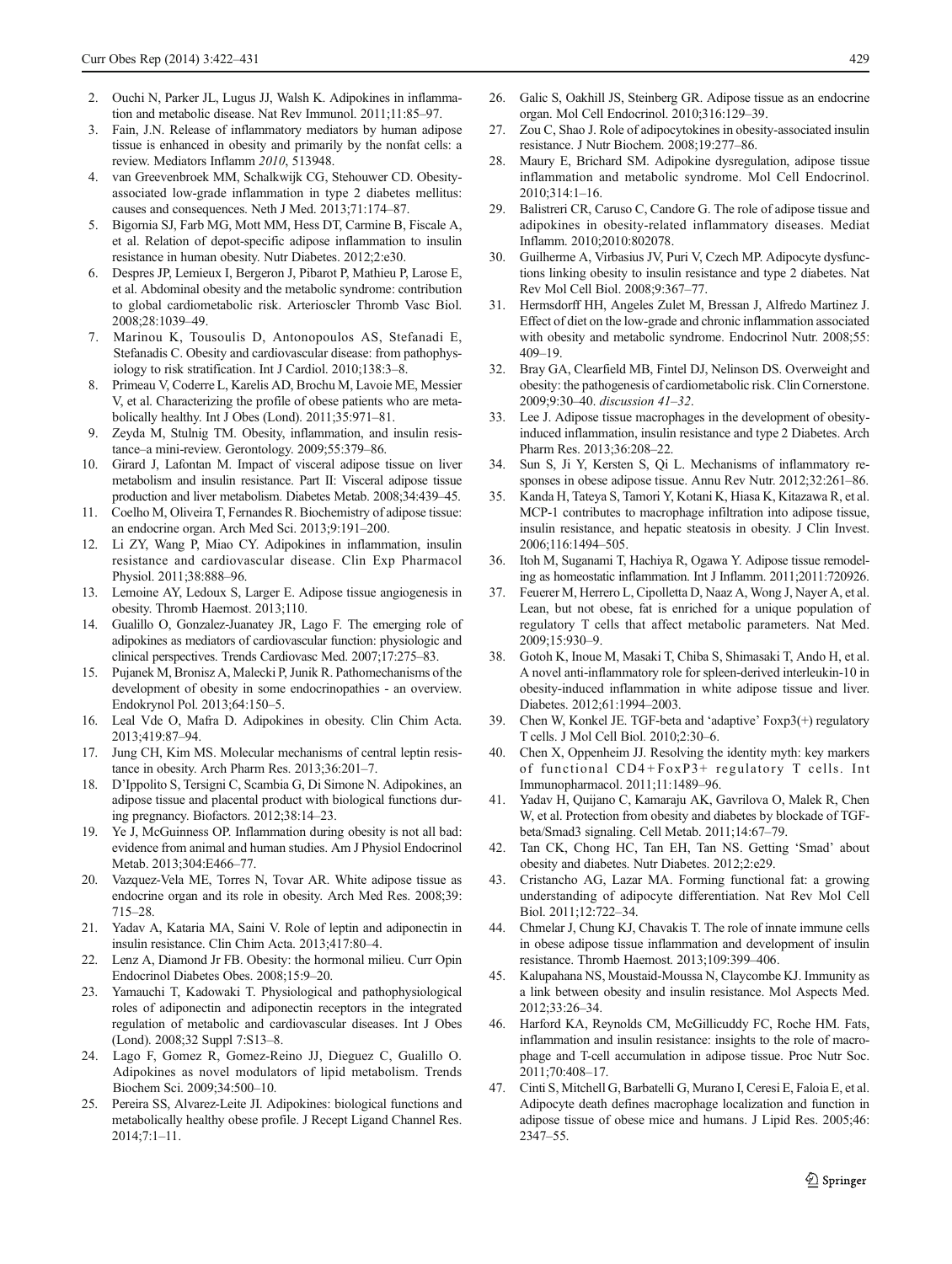- <span id="page-8-0"></span>48. Lolmede K, Duffaut C, Zakaroff-Girard A, Bouloumie A. Immune cells in adipose tissue: key players in metabolic disorders. Diabetes Metab. 2011;37:283–90.
- 49.•• Bertola A, Ciucci T, Rousseau D, Bourlier V, Duffaut C, Bonnafous S, et al. Identification of adipose tissue dendritic cells correlated with obesity-associated insulin-resistance and inducing Th17 responses in mice and patients. Diabetes. 2012;61:2238–47. This paper shows for the first time the presence of specific DCs in adipose tissue in mouse and human obesity.
- 50. Patel PS, Buras ED, Balasubramanyam A. The role of the immune system in obesity and insulin resistance. J Obes. 2013;2013: 616193.
- 51.•• Chen Y, Tian J, Tian X, Tang X, Rui K, Tong J, et al. Adipose tissue dendritic cells enhances inflammation by prompting the generation of Th17 cells. PLoS ONE. 2014;9:e92450. The results of this study indicates the existence of  $CDIL + DCs$  in adipose tissue, which displays an immature phenotype but possessing pro-inflammatory function.
- 52.•• Talukdar S, Oh DY, Bandyopadhyay G, Li D, Xu J, McNelis J, et al. Neutrophils mediate insulin resistance in mice fed a high-fat diet through secreted elastase. Nat Med. 2012;18:1407–12. The authors show that treatment of hepatocytes with neutrophil elastase causes insulin resistance and that deletion of neutrophil elastase in obese mice reduce inflammation.
- 53. Wu D, Molofsky AB, Liang HE, Ricardo-Gonzalez RR, Jouihan HA, Bando JK, et al. Eosinophils sustain adipose alternatively activated macrophages associated with glucose homeostasis. Science. 2011;332:243–7.
- 54. Molofsky AB, Nussbaum JC, Liang HE, Van Dyken SJ, Cheng LE, Mohapatra A, et al. Innate lymphoid type 2 cells sustain visceral adipose tissue eosinophils and alternatively activated macrophages. J Exp Med. 2013;210:535–49.
- 55. Moro K, Yamada T, Tanabe M, Takeuchi T, Ikawa T, Kawamoto H, et al. Innate production of T(H)2 cytokines by adipose tissueassociated c-Kit(+)Sca-1(+) lymphoid cells. Nature. 2010;463: 540–4.
- 56. Winer S, Chan Y, Paltser G, Truong D, Tsui H, Bahrami J, et al. Normalization of obesity-associated insulin resistance through immunotherapy. Nat Med. 2009;15:921–9.
- 57. Cipolletta D, Feuerer M, Li A, Kamei N, Lee J, Shoelson SE, et al. PPAR-gamma is a major driver of the accumulation and phenotype of adipose tissue Treg cells. Nature. 2012;486:549–53.
- 58. Eller K, Kirsch A, Wolf AM, Sopper S, Tagwerker A, Stanzl U, et al. Potential role of regulatory T cells in reversing obesity-linked insulin resistance and diabetic nephropathy. Diabetes. 2011;60: 2954–62.
- 59. Cipolletta D, Kolodin D, Benoist C, Mathis D. Tissular T(regs): a unique population of adipose-tissue-resident Foxp3+CD4+ T cells that impacts organismal metabolism. Semin Immunol. 2011;23: 431–7.
- 60. Deiuliis J, Shah Z, Shah N, Needleman B, Mikami D, Narula V, et al. Visceral adipose inflammation in obesity is associated with critical alterations in tregulatory cell numbers. PLoS ONE. 2011;6: e16376.
- 61. Tiemessen MM, Jagger AL, Evans HG, van Herwijnen MJ, John S, Taams LS. CD4+CD25+Foxp3+ regulatory T cells induce alternative activation of human monocytes/macrophages. Proc Natl Acad Sci U S A. 2007;104:19446–51.
- 62. Chen, X., Wu, Y., and Wang, L. Fat-resident Tregs: an emerging guard protecting from obesity-associated metabolic disorders. Obes Rev. 2013;14:568–78.
- 63. Huh JY, Park YJ, Ham M, Kim JB. Crosstalk between Adipocytes and Immune Cells in Adipose Tissue Inflammation and Metabolic Dysregulation in Obesity. Mol Cells. 2014;37(5):365–71.
- 64. Nishimura S, Manabe I, Nagasaki M, Eto K, Yamashita H, Ohsugi M, et al. CD8+ effector T cells contribute to macrophage

recruitment and adipose tissue inflammation in obesity. Nat Med. 2009;15:914–20.

- 65. Kotas ME, Lee HY, Gillum MP, Annicelli C, Guigni BA, Shulman GI, et al. Impact of CD1d deficiency on metabolism. PLoS ONE. 2011;6:e25478.
- 66. Mantell BS, Stefanovic-Racic M, Yang X, Dedousis N, Sipula IJ, O'Doherty RM. Mice lacking NKT cells but with a complete complement of CD8+ T-cells are not protected against the metabolic abnormalities of diet-induced obesity. PLoS ONE. 2011;6: e19831.
- 67. Nishimura, S., Manabe, I., Takaki, S., Nagasaki, M., Otsu, M., Yamashita, H., Sugita, J., Yoshimura, K., Eto, K., Komuro, I., et al. (2013). Adipose Natural Regulatory B Cells Negatively Control Adipose Tissue Inflammation. Cell Metab.
- 68. Liu J, Divoux A, Sun J, Zhang J, Clément K, Glickman JN, et al. Genetic deficiency and pharmacological stabilization of mast cells reduce diet-induced obesity and diabetes in mice. Nat Med. 2009;15:940–5.
- 69. Robbins GR, Wen H, Ting JP. Inflammasomes and Metabolic Disorders: Old Genes in Modern Diseases. Mol Cell. 2014;54: 297–308.
- 70. Wieser V, Moschen AR, Tilg H. Inflammation, cytokines and insulin resistance: a clinical perspective. Arch Immunol Ther Exp (Warsz). 2013;61:119–25.
- 71. Skeldon AM, Faraj M, Saleh M. Caspases and inflammasomes in metabolic inflammation. Immunol Cell Biol. 2014;92:304–13.
- Jin C, Flavell RA. Innate sensors of pathogen and stress: linking inflammation to obesity. J Allergy Clin Immunol. 2013;132:287– 94.
- 73. Stienstra R, van Diepen JA, Tack CJ, Zaki MH, van de Veerdonk FL, Perera D, et al. Inflammasome is a central player in the induction of obesity and insulin resistance. Proc Natl Acad Sci U S A. 2011;108:15324–9.
- 74. Koenen TB, Stienstra R, van Tits LJ, Joosten LA, van Velzen JF, Hijmans A, et al. The inflammasome and caspase-1 activation: a new mechanism underlying increased inflammatory activity in human visceral adipose tissue. Endocrinology. 2011;152:3769–78.
- 75. Vandanmagsar B, Youm YH, Ravussin A, Galgani JE, Stadler K, Mynatt RL, et al. The NLRP3 inflammasome instigates obesityinduced inflammation and insulin resistance. Nat Med. 2011;17: 179–88.
- 76.•• Tilg, H., and Moschen, AR.Microbiota and diabetes: an evolving relationship. Gut. 2014. The paper reviews the role of the microbiota in diabetes and provide new aspects regarding its pathophysiological relevance.
- 77. Remely M, Aumueller E, Jahn D, Hippe B, Brath H, Haslberger AG. Microbiota and epigenetic regulation of inflammatory mediators in type 2 diabetes and obesity. Benef Microbes. 2014;5:33–43.
- 78. Moreno-Indias I, Cardona F, Tinahones FJ, Queipo-Ortuño MI. Impact of the gut microbiota on the development of obesity and type 2 diabetes mellitus. Front Microbiol. 2014;5:190.
- 79. Kemp DM. Does chronic low-grade endotoxemia define susceptibility of obese humans to insulin resistance via dietary effects on gut microbiota? Adipocyte. 2013;2:188–90.
- 80. Jumpertz R, Le DS, Turnbaugh PJ, Trinidad C, Bogardus C, Gordon JI, et al. Energy-balance studies reveal associations between gut microbes, caloric load, and nutrient absorption in humans. Am J Clin Nutr. 2011;94:58–65.
- 81. Furet JP, Kong LC, Tap J, Poitou C, Basdevant A, Bouillot JL, et al. Differential adaptation of human gut microbiota to bariatric surgery-induced weight loss: links with metabolic and low-grade inflammation markers. Diabetes. 2010;59:3049–57.
- 82. Mai V, McCrary QM, Sinha R, Glei M. Associations between dietary habits and body mass index with gut microbiota composition and fecal water genotoxicity: an observational study in African American and Caucasian American volunteers. Nutr J. 2009;8:49.